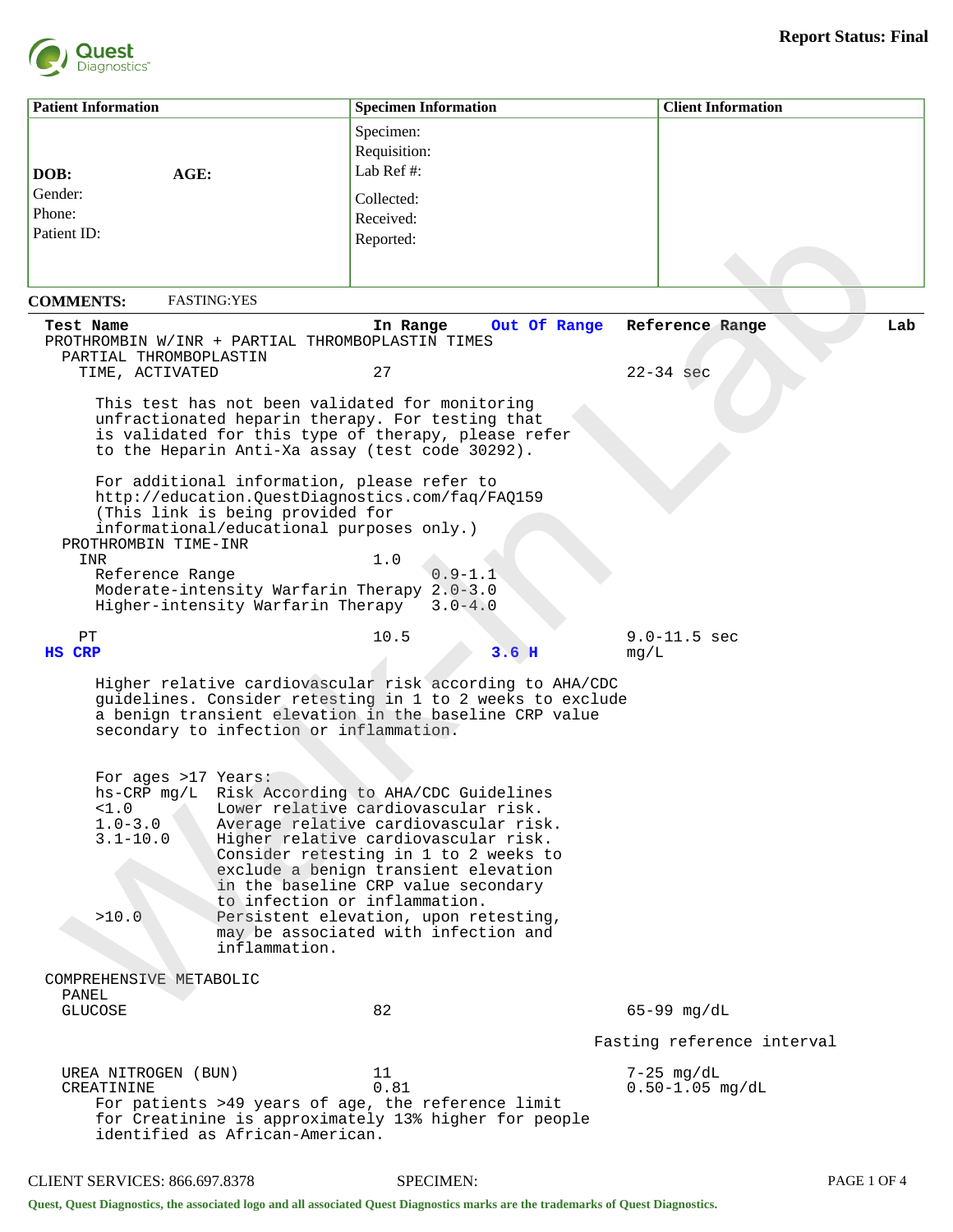

| <b>Patient Information</b>        | <b>Specimen Information</b> |              | <b>Client Information</b>                    |     |  |
|-----------------------------------|-----------------------------|--------------|----------------------------------------------|-----|--|
|                                   | Specimen:                   |              |                                              |     |  |
|                                   | Collected:                  |              |                                              |     |  |
| AGE:<br>DOB:                      | Received:                   |              |                                              |     |  |
| Gender:                           | Reported:                   |              |                                              |     |  |
|                                   |                             |              |                                              |     |  |
| Patient ID:                       |                             |              |                                              |     |  |
| Test Name                         | In Range                    | Out Of Range | Reference Range                              | Lab |  |
| eGFR NON-AFR. AMERICAN            | 85                          |              | $>$ OR = 60 mL/min/1.73m2                    |     |  |
| eGFR AFRICAN AMERICAN             | 98                          |              | $>$ OR = 60 mL/min/1.73m2                    |     |  |
| BUN/CREATININE RATIO              | NOT APPLICABLE              |              | $6-22$ (calc)                                |     |  |
| SODIUM                            | 139                         |              | $135 - 146$ mmol/L                           |     |  |
| POTASSIUM                         | 4.2                         |              | $3.5 - 5.3$ mmol/L                           |     |  |
| CHLORIDE                          | 104                         |              | $98 - 110$ mmol/L                            |     |  |
| CARBON DIOXIDE<br>CALCIUM         | 24<br>9.6                   |              | $20-32$ mmol/L<br>$8.6 - 10.4$ mg/dL         |     |  |
| PROTEIN, TOTAL                    | 7.3                         |              | $6.1 - 8.1$ g/dL                             |     |  |
| ALBUMIN                           | 4.7                         |              | $3.6 - 5.1$ g/dL                             |     |  |
| GLOBULIN                          | 2.6                         |              | $1.9 - 3.7$ g/dL (calc)                      |     |  |
| ALBUMIN/GLOBULIN RATIO            | 1.8                         |              | $1.0 - 2.5$ (calc)                           |     |  |
| BILIRUBIN, TOTAL                  | 0.5                         |              | $0.2 - 1.2$ mg/dL                            |     |  |
| ALKALINE PHOSPHATASE              | 50                          |              | $33 - 130$ $U/L$                             |     |  |
| AST                               | 18                          |              | $10 - 35$ $U/L$                              |     |  |
| ALT<br>SED RATE BY MODIFIED       | 19                          |              | $6 - 29$ $U/L$                               |     |  |
| WESTERGREN                        | 6                           |              | $~ <$ OR = 20 mm/h                           |     |  |
| CBC (INCLUDES DIFF/PLT)           |                             |              |                                              |     |  |
| WHITE BLOOD CELL COUNT            | 8.3                         |              | $3.8 - 10.8$ Thousand/uL                     |     |  |
| RED BLOOD CELL COUNT              | 5.03                        |              | $3.80 - 5.10$ Million/uL                     |     |  |
| HEMOGLOBIN                        | 14.7                        |              | $11.7 - 15.5$ g/dL                           |     |  |
| HEMATOCRIT                        | 43.9                        |              | $35.0 - 45.0$ %                              |     |  |
| MCV                               | 87.3                        |              | $80.0 - 100.0$ fl                            |     |  |
| MCH<br>MCHC                       | 29.2                        |              | $27.0 - 33.0$ pq                             |     |  |
| RDW                               | 33.5<br>11.8                |              | $32.0 - 36.0$ g/dL<br>$11.0 - 15.0$ %        |     |  |
| PLATELET COUNT                    | 227                         |              | 140-400 Thousand/uL                          |     |  |
| MPV                               | 11.4                        |              | $7.5 - 12.5$ fl                              |     |  |
| ABSOLUTE NEUTROPHILS              | 5445                        |              | 1500-7800 cells/uL                           |     |  |
| ABSOLUTE LYMPHOCYTES              | 2100                        |              | 850-3900 cells/uL                            |     |  |
| ABSOLUTE MONOCYTES                | 315                         |              | 200-950 cells/uL                             |     |  |
| ABSOLUTE EOSINOPHILS              | 349                         |              | 15-500 cells/uL                              |     |  |
| ABSOLUTE BASOPHILS<br>NEUTROPHILS | 91<br>65.6                  |              | $0-200$ cells/uL<br>°≈                       |     |  |
| LYMPHOCYTES                       | 25.3                        |              | ႜ                                            |     |  |
| MONOCYTES                         | 3.8                         |              | $\,$ $\,$                                    |     |  |
| EOSINOPHILS                       | 4.2                         |              | $\,$ $\,$                                    |     |  |
| <b>BASOPHILS</b>                  | 1.1                         |              | ిక                                           |     |  |
| URINALYSIS, COMPLETE              |                             |              |                                              |     |  |
| COLOR                             | YELLOW                      |              | YELLOW                                       |     |  |
| APPEARANCE                        | CLEAR                       |              | CLEAR                                        |     |  |
| SPECIFIC GRAVITY<br>PH            | 1.007<br>6.5                |              | $1.001 - 1.035$<br>$5.0 - 8.0$               |     |  |
| <b>GLUCOSE</b>                    | NEGATIVE                    |              | NEGATIVE                                     |     |  |
| BILIRUBIN                         | NEGATIVE                    |              | NEGATIVE                                     |     |  |
| KETONES                           | NEGATIVE                    |              | NEGATIVE                                     |     |  |
| OCCULT BLOOD                      | NEGATIVE                    |              | NEGATIVE                                     |     |  |
| PROTEIN                           | NEGATIVE                    |              | NEGATIVE                                     |     |  |
| NITRITE                           | NEGATIVE                    |              | NEGATIVE                                     |     |  |
| LEUKOCYTE ESTERASE                |                             | $3+$         | NEGATIVE                                     |     |  |
| <b>WBC</b><br><b>RBC</b>          | $0 - 2$                     | $6 - 10$     | $\angle$ OR = 5 /HPF<br>$\angle$ OR = 2 /HPF |     |  |
| SQUAMOUS EPITHELIAL CELLS         | $0 - 5$                     |              | $~<$ OR = 5 /HPF                             |     |  |
| <b>BACTERIA</b>                   |                             | FEW          | NONE SEEN / HPF                              |     |  |

## CLIENT SERVICES: 866.697.8378 SPECIMEN: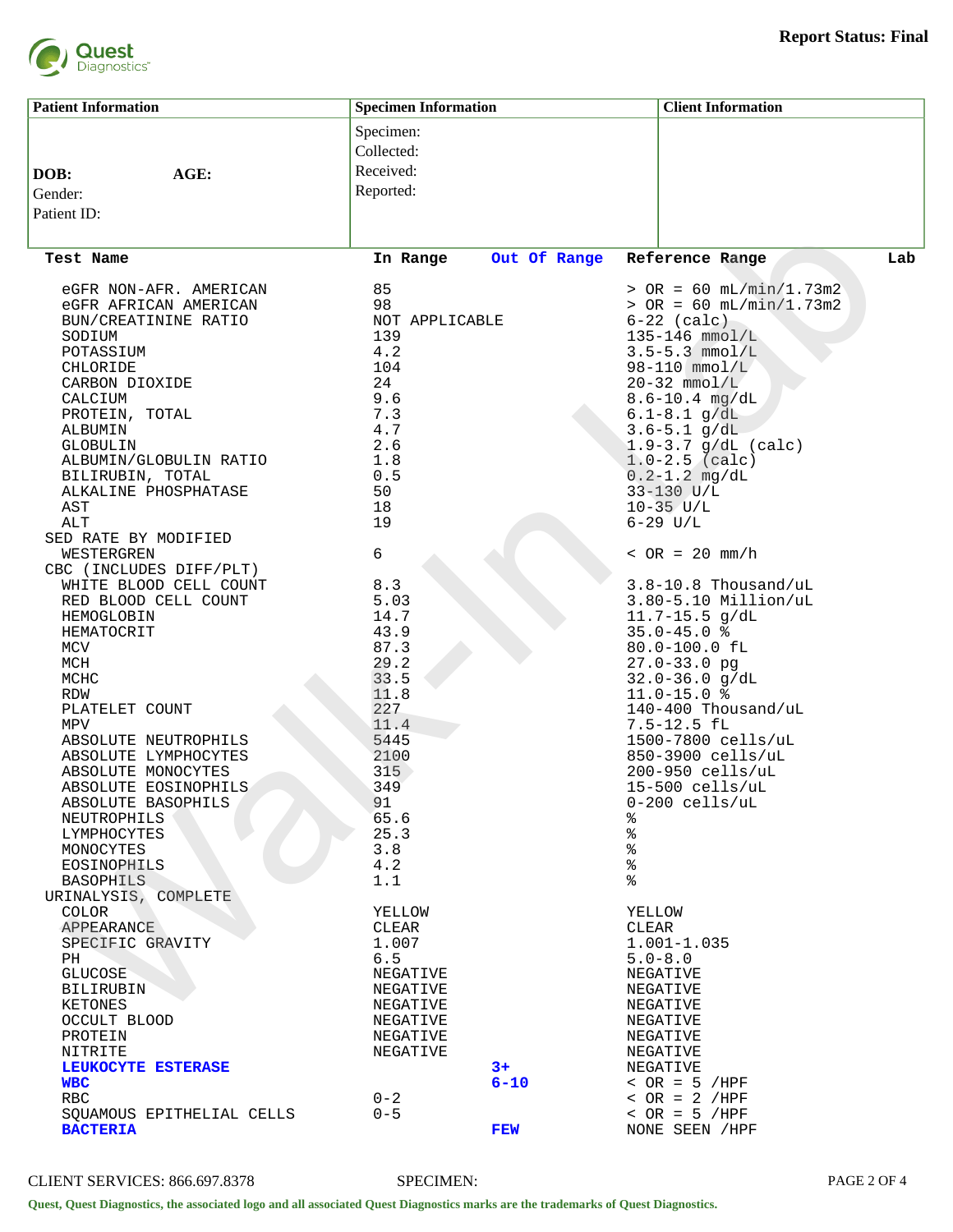

| <b>Patient Information</b>                     | <b>Specimen Information</b>                       | <b>Client Information</b>                                          |
|------------------------------------------------|---------------------------------------------------|--------------------------------------------------------------------|
| AGE:<br>DOB:<br>Gender:<br>Patient ID:         | Specimen:<br>Collected:<br>Received:<br>Reported: |                                                                    |
| Test Name<br>HYALINE CAST<br>RHEUMATOID FACTOR | Out Of Range<br>In Range<br>NONE SEEN<br>$<\!14$  | $_{\rm Lab}$<br>Reference Range<br>NONE SEEN / LPF<br>$<$ 14 IU/mL |
|                                                |                                                   |                                                                    |